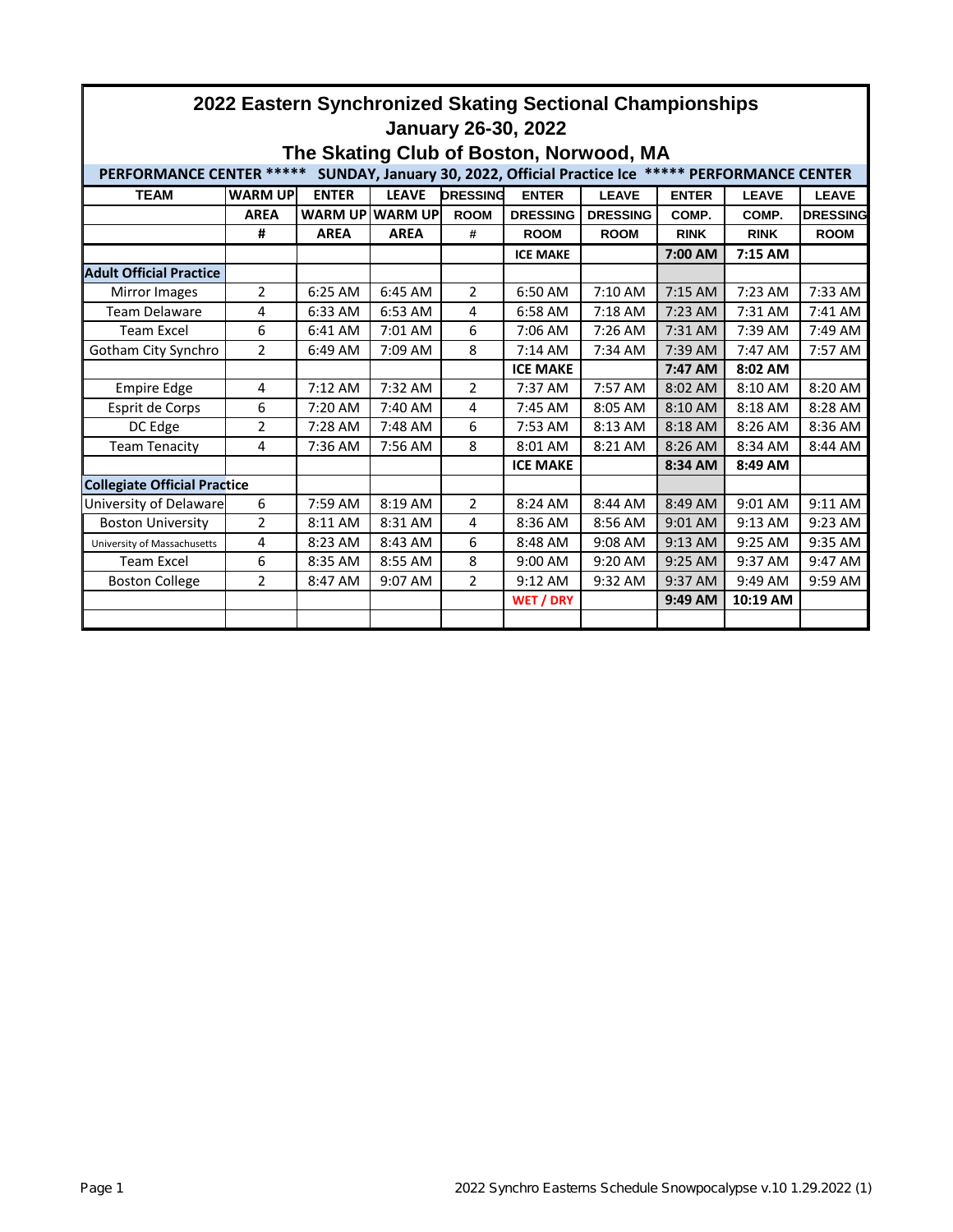| 2022 Eastern Synchronized Skating Sectional Championships<br><b>January 26-30, 2022</b> |                |                |                |                                 |                 |                              |             |                              |                 |  |  |
|-----------------------------------------------------------------------------------------|----------------|----------------|----------------|---------------------------------|-----------------|------------------------------|-------------|------------------------------|-----------------|--|--|
| The Skating Club of Boston, Norwood, MA                                                 |                |                |                |                                 |                 |                              |             |                              |                 |  |  |
| <b>WEST RINK ***</b><br>SUNDAY, January 30, 2022, Official Practice Ice *** WEST RINK   |                |                |                |                                 |                 |                              |             |                              |                 |  |  |
| <b>TEAM</b>                                                                             | <b>WARM UP</b> | <b>ENTER</b>   |                | <b>DRESSING</b><br><b>LEAVE</b> |                 | <b>ENTER</b><br><b>LEAVE</b> |             | <b>ENTER</b><br><b>LEAVE</b> |                 |  |  |
|                                                                                         | <b>AREA</b>    | <b>WARM UP</b> | <b>WARM UP</b> | <b>ROOM</b>                     | <b>DRESSING</b> | <b>DRESSING</b>              | COMP.       | COMP.                        | <b>DRESSING</b> |  |  |
|                                                                                         | #              | <b>AREA</b>    | <b>AREA</b>    | #                               | <b>ROOM</b>     | <b>ROOM</b>                  | <b>RINK</b> | <b>RINK</b>                  | <b>ROOM</b>     |  |  |
|                                                                                         |                |                |                |                                 | <b>ICE MAKE</b> |                              | 8:00 AM     | 8:15 AM                      |                 |  |  |
| <b>Masters Official Practice</b>                                                        |                |                |                |                                 |                 |                              |             |                              |                 |  |  |
| Gotham City Synchro                                                                     | $\mathbf{1}$   | 7:25 AM        | 7:45 AM        | 1                               | 7:50 AM         | 8:10 AM                      | 8:15 AM     | 8:23 AM                      | 8:33 AM         |  |  |
| Esprit de Corps                                                                         | 3              | 7:33 AM        | 7:53 AM        | 3                               | 7:58 AM         | 8:18 AM                      | 8:23 AM     | 8:31 AM                      | 8:41 AM         |  |  |
| <b>Open Collegiate Official Practice</b>                                                |                |                |                |                                 |                 |                              |             |                              |                 |  |  |
| Princeton University                                                                    | 5              | 7:41 AM        | 8:01 AM        | 5                               | 8:06 AM         | 8:26 AM                      | 8:31 AM     | 8:39 AM                      | 8:49 AM         |  |  |
| Mirror Images                                                                           | 1              | 7:49 AM        | 8:09 AM        | $\overline{7}$                  | 8:14 AM         | 8:34 AM                      | 8:39 AM     | 8:47 AM                      | 8:57 AM         |  |  |
|                                                                                         |                |                |                |                                 | <b>ICE MAKE</b> |                              | 8:47 AM     | 9:02 AM                      |                 |  |  |
| <b>Syracuse University</b>                                                              | 3              | 8:12 AM        | 8:32 AM        | $\mathbf{1}$                    | 8:37 AM         | 8:57 AM                      | 9:02 AM     | 9:10 AM                      | 9:20 AM         |  |  |
| <b>Open Adult Official Practice</b>                                                     |                |                |                |                                 |                 |                              |             |                              |                 |  |  |
| The Colonials                                                                           | 5              | 8:20 AM        | 8:40 AM        | 3                               | 8:45 AM         | $9:05$ AM                    | $9:10$ AM   | $9:18$ AM                    | 9:28 AM         |  |  |
| Ocean Blades                                                                            | 1              | 8:28 AM        | 8:48 AM        | 5                               | 8:53 AM         | 9:13 AM                      | 9:18 AM     | 9:26 AM                      | 9:36 AM         |  |  |
| <b>Cutting Edge</b>                                                                     | 3              | 8:36 AM        | 8:56 AM        | 7                               | 9:01 AM         | 9:21 AM                      | $9:26$ AM   | 9:34 AM                      | 9:44 AM         |  |  |
|                                                                                         |                |                |                |                                 | <b>ICE MAKE</b> |                              | 9:34 AM     | 9:49 AM                      |                 |  |  |
| <b>Open Masters Official Practice</b>                                                   |                |                |                |                                 |                 |                              |             |                              |                 |  |  |
| The Colonials                                                                           | 5              | 8:59 AM        | 9:19 AM        | 1                               | 9:24 AM         | 9:44 AM                      | 9:49 AM     | 9:57 AM                      | 10:07 AM        |  |  |
| <b>Maine DownEasters</b>                                                                | 1              | 9:07 AM        | 9:27 AM        | 3                               | 9:32 AM         | 9:52 AM                      | 9:57 AM     | 10:05 AM                     | 10:15 AM        |  |  |
| <b>Essex Blades</b>                                                                     | 3              | 9:15 AM        | 9:35 AM        | 5                               | 9:40 AM         | 10:00 AM                     | 10:05 AM    | 10:13 AM                     | 10:23 AM        |  |  |
|                                                                                         |                |                |                |                                 | <b>ICE MAKE</b> |                              | 10:13 AM    | 10:28 AM                     |                 |  |  |
|                                                                                         |                |                |                |                                 |                 |                              |             |                              |                 |  |  |